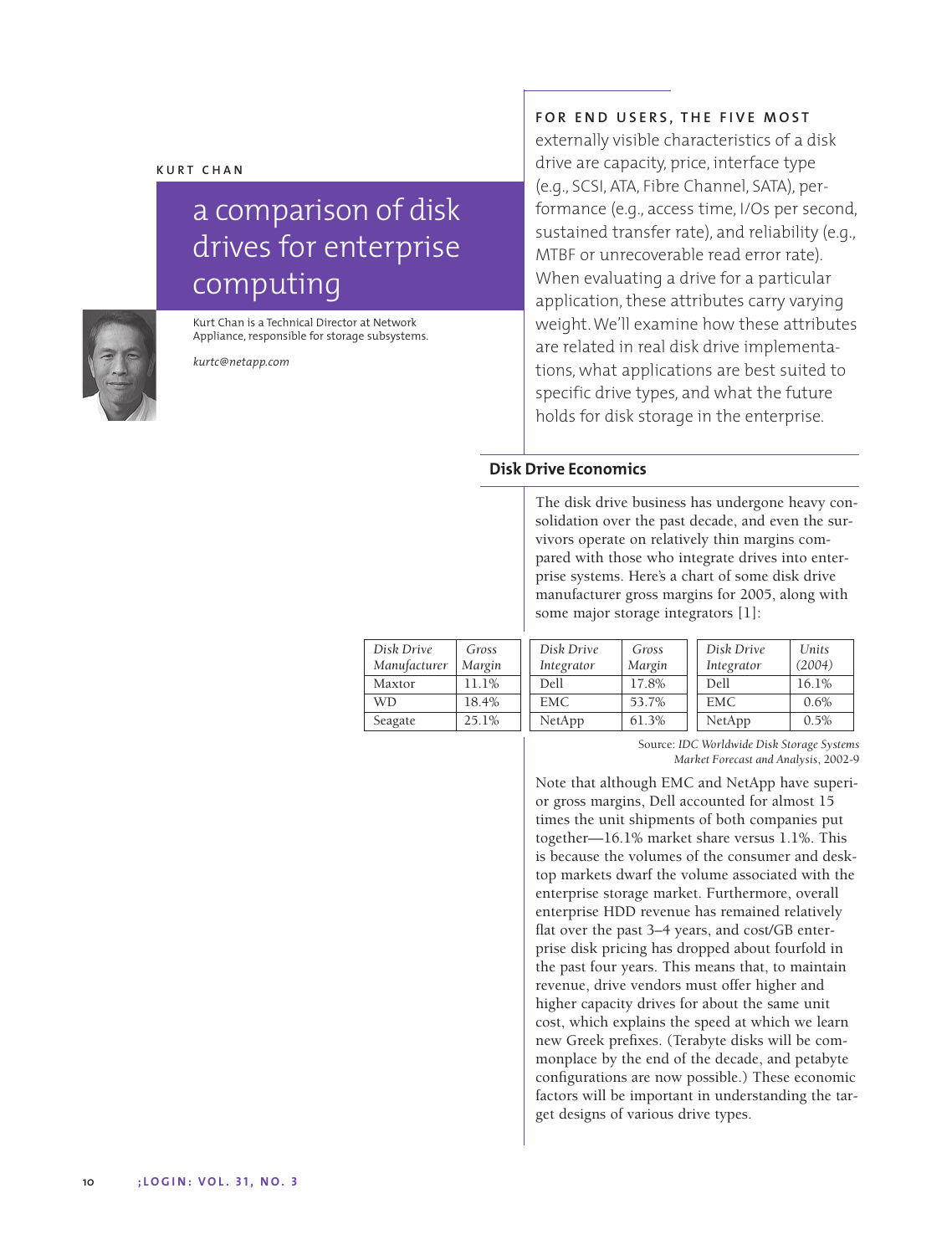## **Classifying Disk Drives by Application**

While a growing number of disk drives are finding their way into mobile and consumer appliances (e.g., notebooks, music and video recorders, personal electronics), disk drives for the computing industry are segmented into enterprise and desktop applications. Also arising is a new segment called "nearline enterprise" that combines some of the attributes of the classic desktop and enterprise markets.

| <b>Application Attribute</b>                       | High-Performance<br>Enterprise      | <b>Nearline</b><br>Enterprise       | Typical 2006<br>Desktop     |
|----------------------------------------------------|-------------------------------------|-------------------------------------|-----------------------------|
| Rotational speed (rpm)                             | 15,000                              | 7,200                               | 5,400-7,200                 |
| Interface                                          | FC, SAS                             | <b>SATA</b>                         | <b>SATA</b>                 |
| Avg Power:<br>operating<br>idle                    | 18-20 W<br>$12 - 14 W$              | $10 - 13$ W<br>$7-9W$               | $8 - 12 W$<br>$6-9$ W       |
| Nonrecoverable read<br>errors per bits read        | 1 sector per<br>$10^{15} - 10^{16}$ | 1 sector per<br>$10^{14} - 10^{15}$ | 1 sector per<br>$10^{14}$   |
| Serial link rate (Gb/s)                            | 2–4 FC, 3.0 SAS                     | 3.0 SATA                            | $1.5 - 3.0$ SATA            |
| Noise (ISO 7779, bels)<br>idle<br>performance seek | $3.5 - 3.8$<br>$4.3 - 5.9$          | $2.8 - 3.4$<br>$3.5 - 3.9$          | 2.5<br>$3.1 - 3.7$          |
| Capacities (2006)                                  | 37-174 GB                           | 320-500 GB                          | 160-320 GB                  |
| Performance:<br>sustained transfer<br>average seek | 58-98 MB/s<br>$3-4$ ms              | $35 - 65$ MB/s<br>$8-9$ ms          | $32 - 58$ MB/s<br>$8-10$ ms |
| Relative price per GB                              | $5 - 10x$                           | 1.5x                                | 1x                          |

Notable niches include 300 GB, 10k rpm FC, and 150 GB; 10k rpm SATA drives exist, but are not as broadly sourced among vendors.

#### **Capacity**

Although the capacities of each drive category will change over time, the lowest capacities are found in the enterprise markets, where performance is more important than capacity. The highest capacities are found in the nearline market, where disks are sometimes used for secondary storage, replacing tape for disk-to-disk backup applications or for storing less frequently used data that still require online access. The desktop market, where cost/GB is the lowest, focuses on the capacities—these typically lie somewhere between performance and nearline enterprise capacities, and strong discounting takes place as inventory is purged from one capacity generation to the next.

Even though SCSI/FC disk drive capacity has been growing exponentially at a compound annual growth rate of 53.2% over the past fifteen years, it has slowed dramatically over the past five.[2] Whereas capacity would normally double every 18–19 months given trends from the early 1990s, the last five years of data indicate we are doubling capacity only every 29–30 months. One of the reasons for this change is the need to balance reliability with capacity. As a product generation matures, the various electromechanical margins are eroded as capacities and performance increase. Decreasing head fly heights and increasing spindle speed and platter count all make it more difficult to maintain MTBF and unrecoverable error rate (UER) specifications. The ceilings encountered in recent years are partly related to maintaining the same or better reliability with disk drives spinning 50–100% faster, thus generating more heat and mechanical stresses. This is another reason why the highest capacity drives are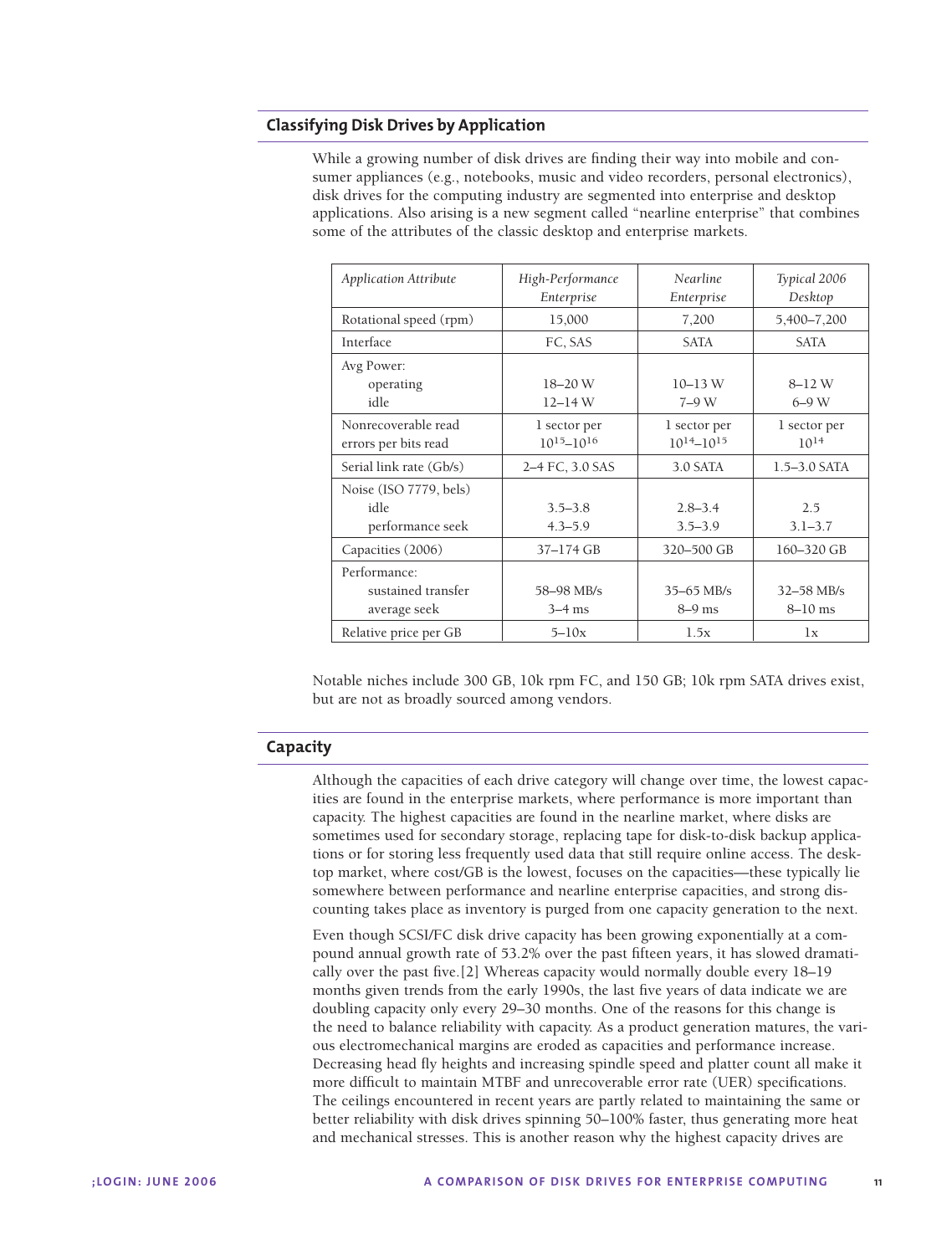not found in the performance enterprise, but, rather, in the desktop and nearline categories. This year, perpendicular recording will provide a new generation of drives with more margin, and capacity growth should improve as a result.



| Year | Capacity<br>(GB) | Rate of<br>Increase | Annual<br>Rate of<br>Increase |
|------|------------------|---------------------|-------------------------------|
| 1990 | 05               |                     |                               |
| 1991 |                  | 100.0%              | 100.0%                        |
| 1992 | $\mathcal{D}$    | 100.0%              | 100.0%                        |
| 1994 |                  | 100.0%              | 41.4%                         |

Source: "Why Tape Won't Die," *Enterprise Storage Forum*, June 16, 2005

#### **Power**

Power is another area of differentiation and generally increases in proportion to performance. Lower-speed drives consume less power, make less noise, and generate less heat, placing less demand on air conditioning. But they also provide lower sustained transfer rates and I/Os per second compared to performance enterprise drives. However, for many applications that do not demand high I/O per second rates, SATA drives are often a better choice. Archived email, digital photographs, or archived customer records do not require high transaction rates, and using high-performance enterprise drives for such bulk information can be wasteful. Although power differences may not seem significant, if a large disk user such as Google or Yahoo had 1,000 drives running 24/7, the difference in electricity costs between performance and nearline disk drives could amount to more than a quarter of a million dollars a year in electricity for power and cooling.

### **Reliability**

A UER on SATA of 1 in 1014 bits read means a read failure every 12.5 terabytes. A 500 GB drive has 0.04E14 bits, so in the worst case rebuilding that drive in a five-drive RAID-5 group means transferring 0.20E14 bits. This means there is a 20% probability of an unrecoverable error during the rebuild [3]. Performing the same calculation for a 174 GB enterprise drive with a UER of 1 in 1015, we get a 1.2% probability of data loss. Although SATA is expected to reach a UER of 10-15 by 2007, and enterprise drives 10-16 in the same timeframe, corresponding to 2% and 0.1%, respectively, this is still unacceptably high for many enterprise applications.

This phenomenon is not going away—as drives get larger, the problem becomes worse because there are more bits to move in a rebuild. Furthermore, product reliability can vary greatly among vendors as well as among product families from the same vendor. Instead of relying on advertised average failure rate (AFR), MTBF, and UER numbers from vendors, storage integrators tend to use their own empirical information to assess overall product quality and determine the necessary data protection methods. Since all drive integrators work with basically the same disk drives, what storage integrators are looking for is a means of making customer data availability more immune to drive reliability. Whereas reliability continues to be an important metric to control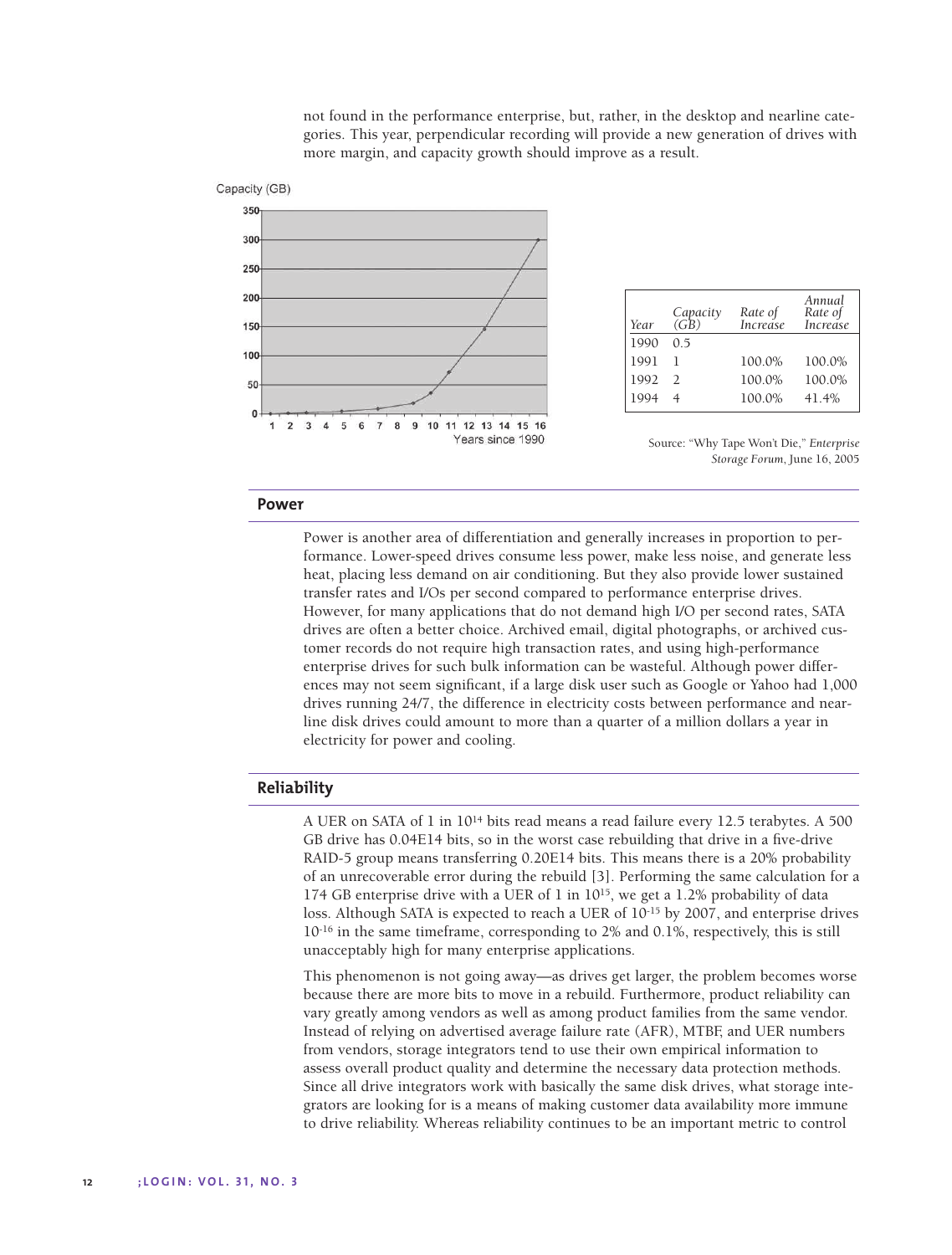support and maintenance costs, measures such as double-parity RAID, full mirroring, rebuilding only used capacity, end-end checksums, and background media scans can help make the differences in reliability among drive families less important when it comes to ensuring overall customer data availability.

## **Performance**

Disk drive performance in general has been relatively static compared to CPU clock speed and areal density growth, but it remains a meaningful differentiator between FC/SAS and SATA drives.



**Times Increase of Performance Attributes** 

All 15k rpm drives and almost all 10k rpm drives available today have only FC, SCSI, or serial attached SCSI (SAS) interfaces. Enterprise drive suppliers in general have been reluctant to rush toward providing 10k speeds in a SATA drive, to avoid cannibalization of their high-margin markets as well as to keep costs low for their volume markets. Because many OLTP enterprise applications are limited in performance by IOP rates, by putting low-speed drive assemblies behind SATA interfaces the drive industry will remain segmented, barring any new designs that fill the gap between low-cost SATA and high-performance SAS drives. It might be possible to construct a high-performance OLTP system with "half-speed" drives, but the infrastructure and connectivity costs would make the solution impractical at the high end. However, important issues for the disk industry involve the amount of enterprise data being created that does not demand high-performance FC/SAS storage, and whether or not end users will begin matching their data to storage attributes using Information Lifecycle Management (ILM) and other tools to help lower their disk hardware costs. The recent growth of nearline SATA storage is evidence that users are becoming more aware of these options.

Rotational vibration plays a role in performance as well. Mechanical interferences caused by vibration patterns increase seek time, since it takes longer for heads to settle on track in the presence of severe vibration. Also, if the actuator vibrates off track, this can result in read retries and aborted writes. Since device driver timeouts can be lengthy, even a small number of retries can prove costly to performance. It's not unusual to see desktop drives drop to 50% of their nominal peak performance in the presence of 10 rad/s2 of vibration, whereas enterprise drives might see no drop-off until around 15 rad/s<sup>2</sup> and might hit 50% of their nominal peak performance at 40 rad/s2. Rotational vibration is also exacerbated by random operation and bursty workloads—the kind often found in enterprise high-OLTP traffic applications. More stringent rotational vibration specifications may be needed for SATA cabinets to ensure that performance remains at expected levels.

Finally, tests have shown that drives designed for desktop workloads can fail more frequently when exposed to heavier workloads. When Seagate performed accelerated life testing on three groups of 300 desktop drives while exposing them to high-duty-cycle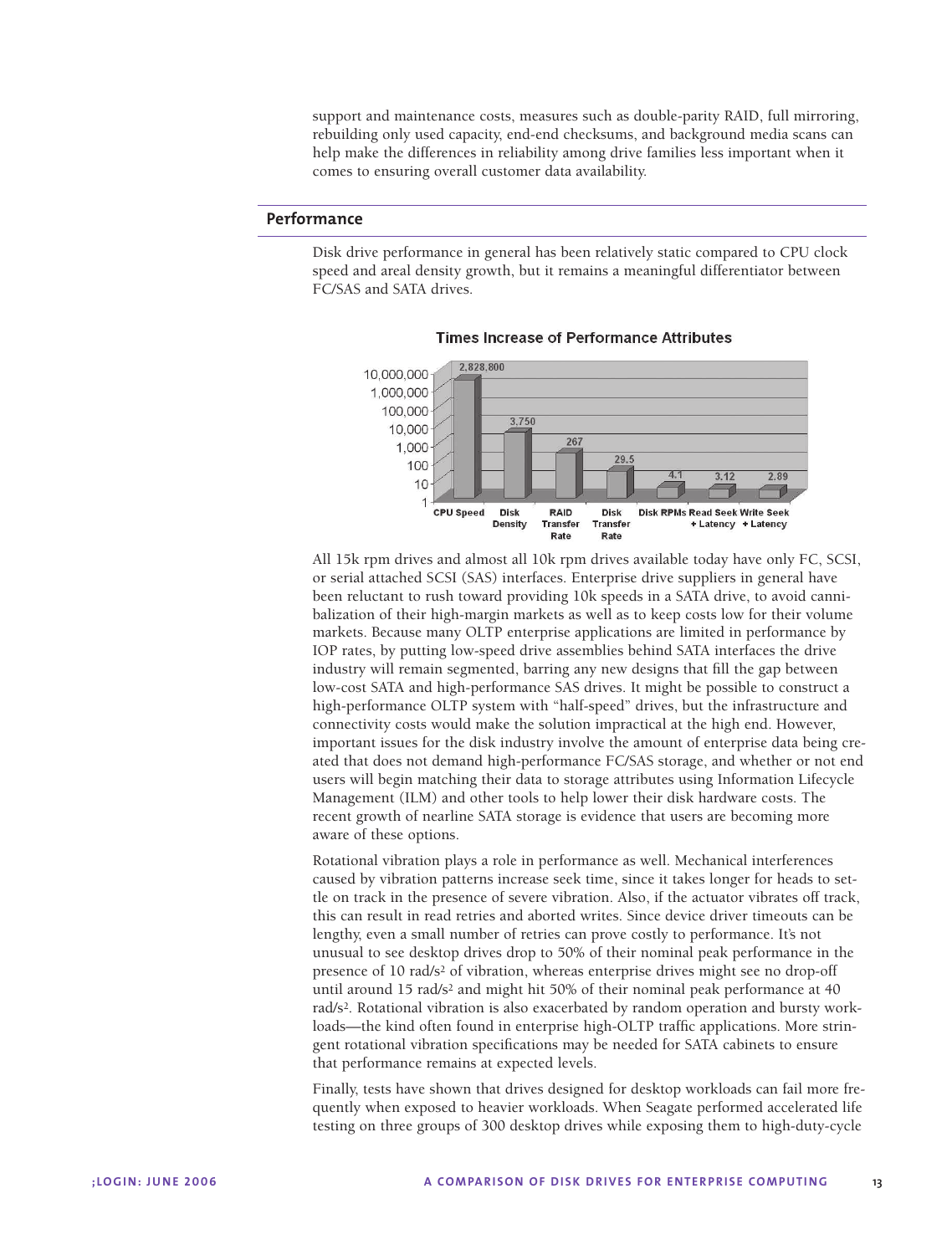sequential workloads, these drives failed twice as often as when they were exposed to normal desktop workloads. And, when exposed to random server workloads, they failed four times as often [4]. If nearline systems are deployed in the wrong workload environments without the proper data protection precautions, loss of data availability could result.

### **Interfaces**

Over the past five years there has been a rapid adoption of serial disk interfaces over their parallel counterparts. Virtually no new computer designs are incorporating parallel SCSI or ATA today, and disk drive manufacturers will ramp down their production of parallel interfaces as demand lowers for legacy applications. The move to serial interfaces has been motivated by several factors: the inability of scaling parallel cables in both speed and distance, the cost and bulk of parallel cables and connectors in embedded desktop applications, the larger number of devices supported by serial protocols, and the ability to support more than one disk type over the same wire protocol.

#### **FIBRE CHANNEL**

The most broadly networked disk protocol is Fibre Channel. At the high end, 256 port nonblocking switches are available from multiple vendors, with 4 Gb/s and multikilometer distances supported through various copper and fiber-optic cabling options. At the low end, Fibre Channel Arbitrated Loop switches are available for interconnecting disk drives within RAID or disk enclosures over high-speed backplanes. Although the Fibre Channel architecture makes it convenient for connecting drives directly to initiators without protocol conversion, Fibre Channel as a storage system interface carries more momentum than as a disk drive interface. Part of the reason is the realization that the disk drive doesn't need to have as much network intelligence as is required by the Fibre Channel standards. Furthermore, bridging and RAID technologies are becoming more prevalent, allowing Fibre Channel to be used where its distance and multi-initiator capabilities are best leveraged—at the server interface—while allowing the disk drive interface to be chosen independently.

Fibre Channel as a disk drive interface is expected to level off in volume owing to the rise of both SAS (at the high end) and SATA (in nearline) beginning in 2007. One reason is that although only a few vendors are committed to producing Fibre Channel drives, almost every drive vendor is offering both SAS and SATA, making for increased competition. Also, SAS will offer the same performance characteristics as Fibre Channel, with the option of tunneling SATA protocols over the same physical and link layers.

#### **SATA**

One of the motivating factors for SATA was bandwidth. The maximum theoretical limit for parallel IDE interfaces was 133 MB/s. The 1.5, 3.0, and 6.0 Gb/s interfaces defined for SATA correspond to 150, 300, and 600 MB/s, offering a growth path that parallel interfaces could not match. SATA was also looked upon as an opportunity for nonenterprise drive vendors to gain a toehold in the enterprise space. A number of features were added to enable this:

- Native Command Queuing (NCQ) with scatter/gather features to improve random I/O performance
- 32-bit CRC checking for data and commands
- Hot-plug, blind-mate connectors for active sparing in RAID environments
- Point-to-point cabling versus "daisy-chaining," and SAS physical layer support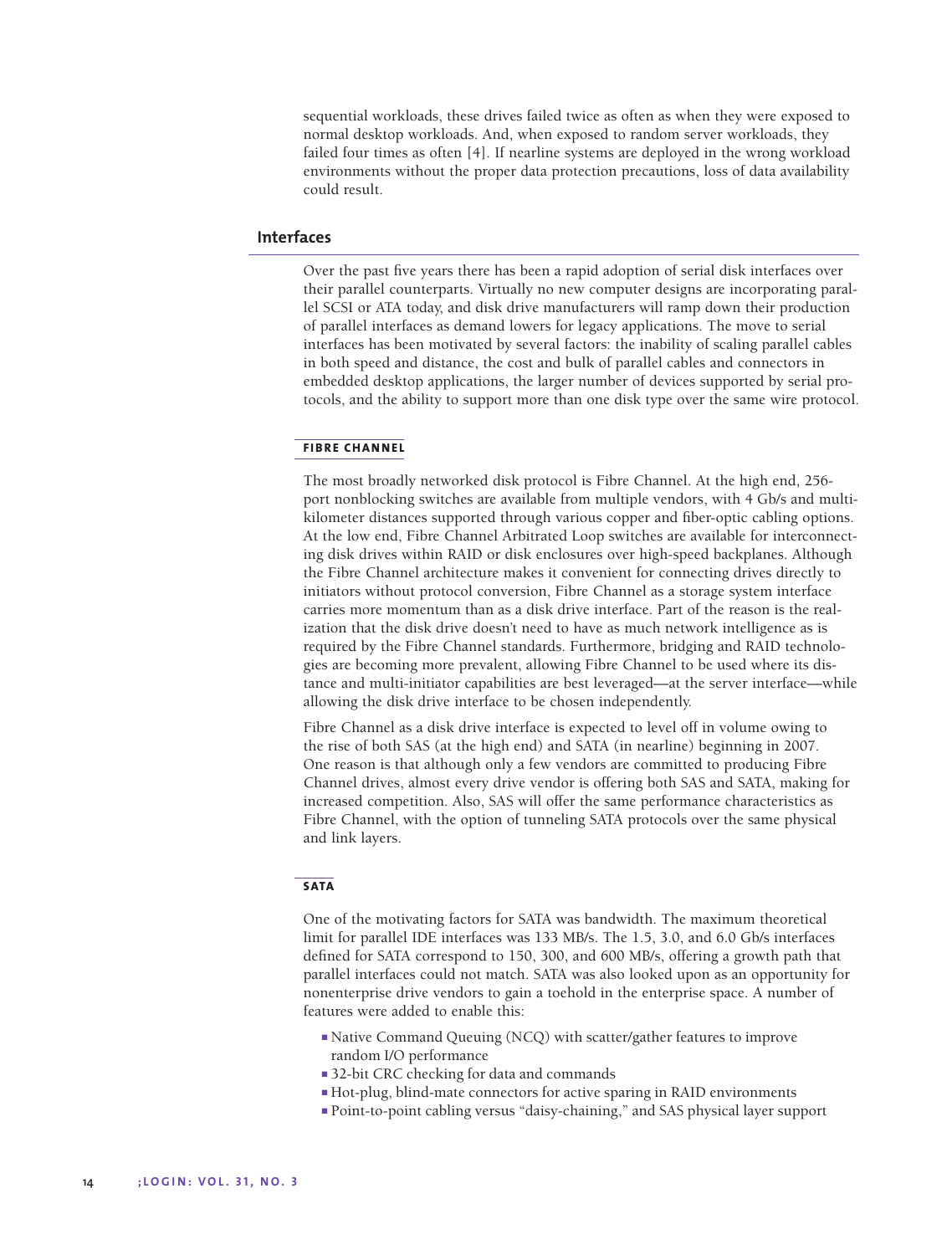- The definition of port multipliers, allowing the connection of up to 15 disks to the same port
- Active–passive port selectors and active–active port multiplexors that provide dual-initiator options for higher availability

#### **SAS**

SAS and SATA are unique in that although SATA can be used to connect initiator ports directly to target ports in a point-to-point fashion for embedded desktop applications, the SAS protocol was defined to support both SAS and SATA drives over the same interconnect network. The same underlying physical and link-layer protocols support both interfaces, which presents a unique and compelling value proposition for many storage integrators. For the first time, both performance-oriented SAS and value-oriented SATA drives can be supported using the same cable plant.

Three transport protocols are supported over the SAS physical and link layers:

- Serial SCSI Protocol (SSP), which defines the mapping of SCSI commands over the link layer. Frame formats are based on Fibre Channel Protocol.
- Serial ATA Tunneling Protocol (STP), which defines connection delimiters, frames, and flow control unique to SATA devices.
- Serial Management Protocol (SMP), which adds management functions for the SAS expanders (circuit switches that distribute SAS traffic) using simple requestresponse functions related to discovery, status, and low-level hardware control.

| SCSI<br>Application  | SATA<br>Application  | Management<br>Application | Architecture Defines                |
|----------------------|----------------------|---------------------------|-------------------------------------|
| <b>SSP</b> Transport | <b>STP</b> Transport | <b>SMP</b> Transport      | Framing and information units       |
| SSP Link             | STP Link             | <b>SMP Link</b>           | Encoding, primitives, flow control, |
|                      | <b>SAS Link</b>      |                           | connection management               |
|                      | SAS Phy              |                           | Cables, connectors, electrical      |
|                      |                      |                           |                                     |

#### **FC VERSUS SAS DISKS IN THE ENTERPRISE**

SAS is growing at the expense of SCSI, which was a premeditated outcome for early industry supporters of SAS. What perhaps was not expected was the rate at which SAS would gain in popularity at the expense of FC. Although this has not happened yet, both IDC and Seagate market research expect that within the next 12–18 months, storage suppliers will be shipping more SAS+SATA drives than FC+SCSI to enterprise customers, and within a year after that, two-thirds of enterprise drive shipments will be SAS+SATA. Considering how new these interfaces are, that adoption rate is unprecedented. Four reasons that may explain this trend are as follows:

1. There is a great deal of competition. Many of the silicon and HDD vendors that missed the FC bandwagon in the mid-1990s are attacking the SAS market with a vengeance to make sure they don't get left behind again in the lucrative enterprise market. The increased competition and combined marketing forces of these suppliers, along with price advantages, advanced feature sets, and greater motivation for interoperability compared to FC, are making SAS more attractive from a developer's perspective.

2. The new breed of high-density 1–2U and blade-based servers has increased demand for small-form-factor drives. The 2.5" drive interface of choice is SAS for this market, which has grown more quickly than many expected and is expected to accelerate the adoption of SAS in general.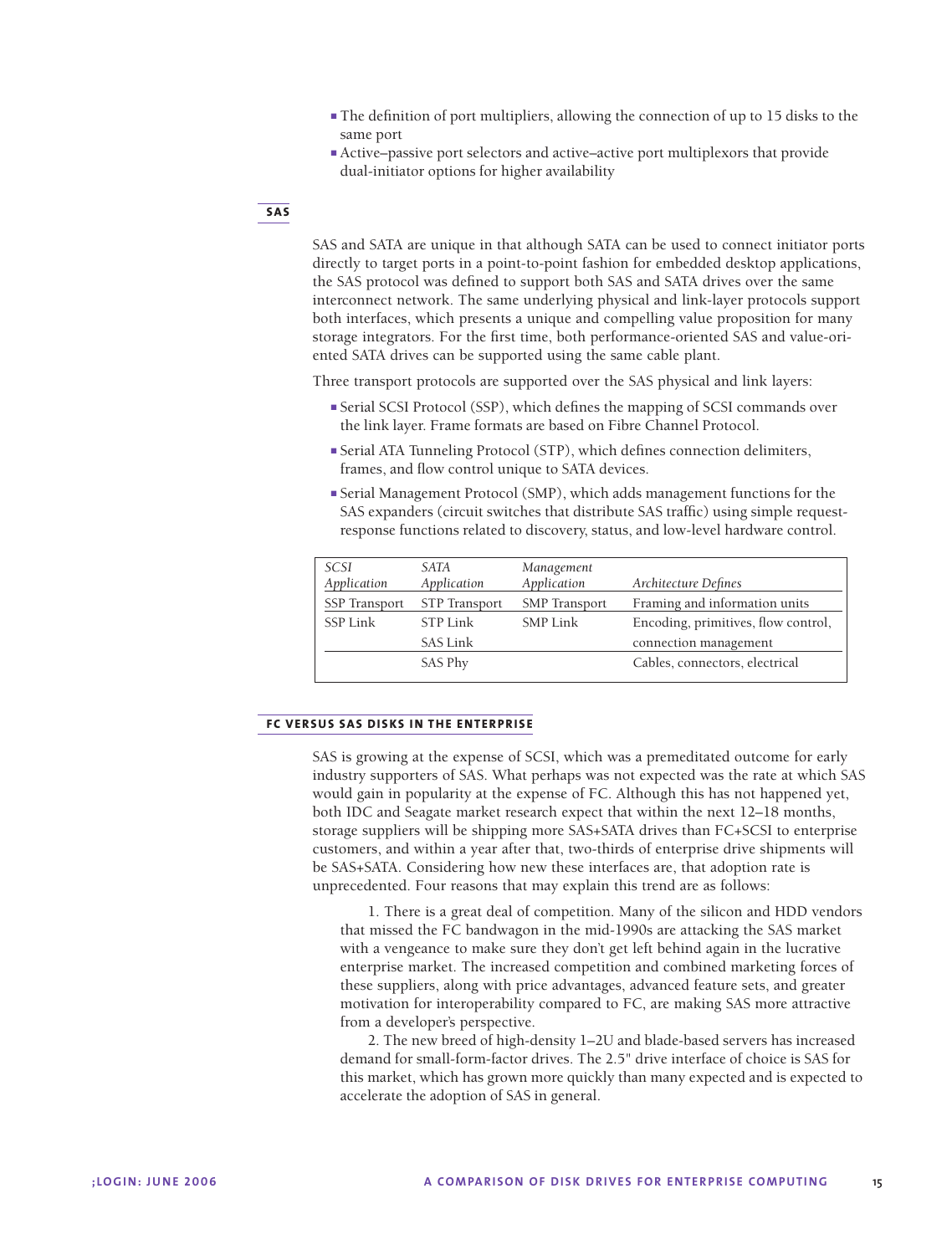3. With SATA support available using the same expander complex as SAS, and with SAS drives promising performance identical to that of FC, many developers are looking at SAS infrastructure as a means of getting two products for the development cost of one. FC–SATA bridging and tunneling solutions are either proprietary or late to the game, have fewer vendors supporting them, and have given SAS-SATA a lengthy head start.

4. SAS is leveraging many of the lessons learned from implementing high-speed serial interfaces. The SAS link and physical layers from FCP to 8b/10b encoding borrow from Fibre Channel. Also, the first SAS implementations are coming in the form of expanders for direct disk attachment, and cascaded expanders allow dozens of disk drives to be directly connected to host bus adapters without the need for external retiming hubs or switches. It wasn't until the later stages of adoption that commercially available loop switches provided options for native disk attachment, forcing early adopters to use external hubs and switches or to restrict themselves to modest configurations using primitive loop bypass circuits. Early switch interoperability issues combined with limited vendor selection also slowed adoption.

Fibre Channel still has its advantages. One is maturity: Fibre Channel is in its tenth year of multivendor implementation, whereas SAS is in its second, and there are bound to be early implementation glitches in any new technology. In addition, what started out as a relatively straightforward drive interface definition is sliding down the slippery slope of complexity that has somewhat plagued Fibre Channel as a disk interface. Zoning, security, and other "network" features threaten to delay standards and add complexity, and the SAS community must avoid the temptation to be all things to all developers. Fibre Channel is a better system network interface, provides distances up to multiple kilometers using fiber-optic options, and finally has multiple vendors providing interoperable switch solutions at both the high end and the low end. Attempts to compete with FC in this arena may slow the interoperability of storage subsystem components, cause a ripple effect back to the drive interface itself by adding complexity, and inadvertently slow the overall adoption of SAS if architecture, design, or interoperability problems result.

The bottom line is that 4 Gb and 8 Gb Fibre Channel will continue be the dominant storage system interconnect in the enterprise for the foreseeable future, but we'll see SAS begin to take significant Fibre Channel market share in 2007 as a disk interface, and before the end of the decade more SAS drives will be shipped than FC and SCSI put together.

#### **SAS VERSUS SATA DISKS IN THE ENTERPRISE**

Historically, the overriding priority for SATA drive design has been cost/GB, and this tradeoff shows up in the following areas when comparing SATA to SAS (or FC) drives in the enterprise [4]:

| Attribute    | SAS/FC Feature Differentiators                                                                                                                                                                                                                                                                                              |
|--------------|-----------------------------------------------------------------------------------------------------------------------------------------------------------------------------------------------------------------------------------------------------------------------------------------------------------------------------|
| Mechanical   | Larger magnets, stiffer covers, air control devices, faster seeks,                                                                                                                                                                                                                                                          |
|              | low rotational vibration susceptibility                                                                                                                                                                                                                                                                                     |
| Head stack   | More heads, low mass/high rigidity, higher-cost designs                                                                                                                                                                                                                                                                     |
| Motor        | Higher rpm, less runout, more expensive                                                                                                                                                                                                                                                                                     |
| Electronics  | Dual processors, multi-host, dual-port, twice the firmware,<br>high rpm control and rotational position sensing, superior error<br>correction, smart servo algorithms, more sophisticated performance<br>optimization and command scheduling, deeper queues, larger caches,<br>and more sophisticated data integrity checks |
| <b>Disks</b> | More platters, smaller diameter, full media certification, and fully<br>characterized                                                                                                                                                                                                                                       |
| Format       | Variable sector sizes (e.g., SATA is moving to large, fixed 4096-byte sectors)                                                                                                                                                                                                                                              |